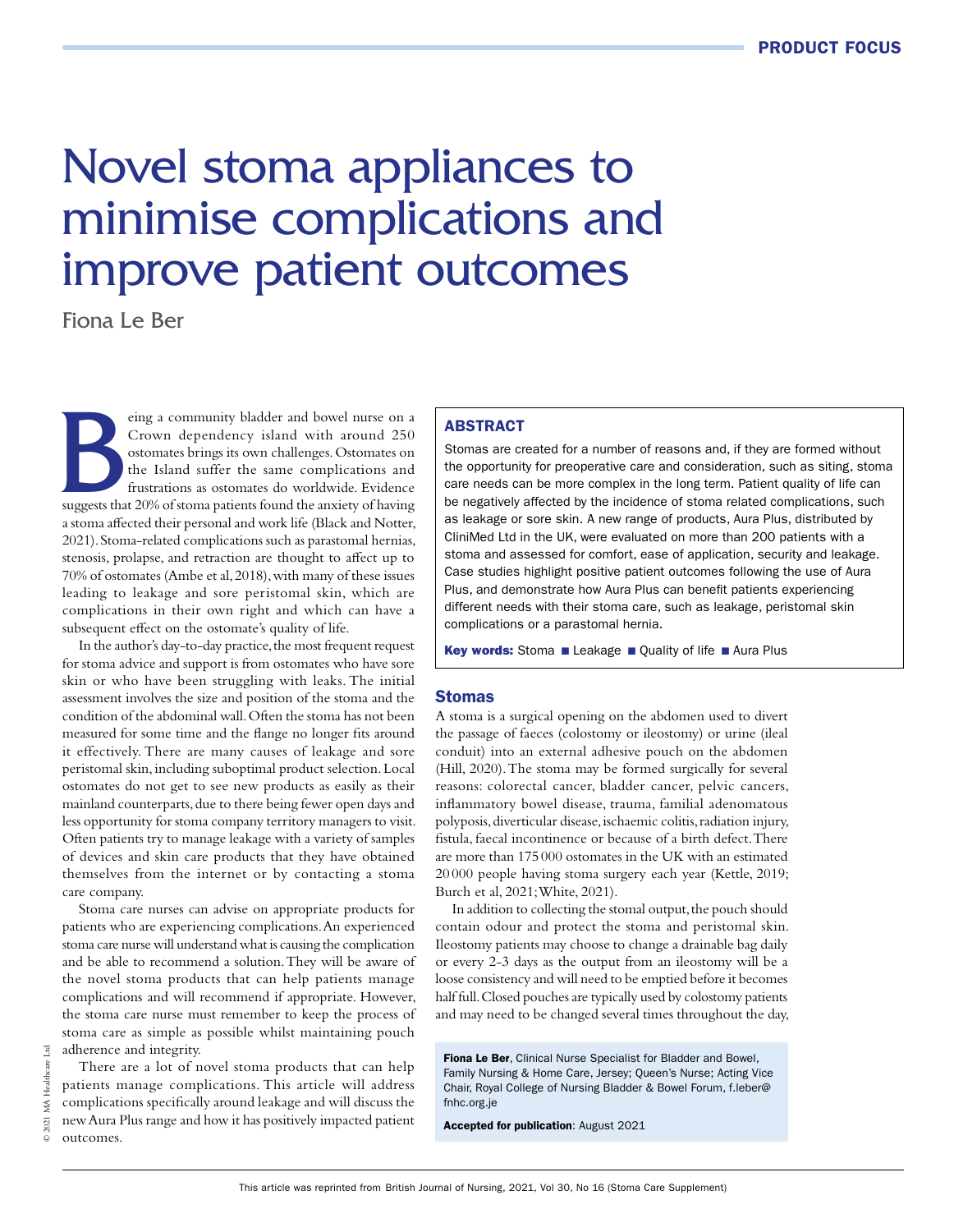as the output will be more formed which can mean it is not possible to empty the pouch. Urostomy patients wear pouches specifically designed to collect urine output, a tap is used to empty these pouches, with a pouch change every 1-3 days. It is important that an ostomate understands that if a leak should develop, the appliance must be changed as soon as possible to prevent peristomal skin damage. Leakage is a complication and patients should be aware that if they experience a leak, they should take steps to prevent this happening again in the future.

Initially after stoma surgery, the stoma care nurse will determine which type of appliance the ostomate needs. They will support patients post-operatively to advise and determine the appropriate appliance to support the patient living with a stoma. They will base their assessment on: the position and structure of the stoma; abdominal softness, creases, wrinkles and scarring; appliance wear time; output consistency; and patient choice and ability to manage the stoma (Hallowell, 2018). Improving patient outcomes is of great importance for all stoma care nurses (Association of Stoma Care Nurses UK, 2016).

A well-sited stoma can reduce the risk of complications such as leakage, and can make it easier for the patient to manage their stoma. This can lead to fewer lifestyle constraints and a positive quality of life for the patient. Kim et al (2021) found that preoperative stoma siting reduced the incidence of stoma complications by 53%. Moreover, the prevalence of peristomal skin damage decreased by 59%, increasing the independence with their stoma care. If the patient has not had the opportunity for the stoma to be sited before surgery, the surgeon will create the stoma while the patient is supine. This may result in the stoma being formed in a crease, fold or near a surgical incision. Peristomal skin needs to be without indentation in order to achieve the best surface for the bag to adhere to and therefore reduce the likelihood of leakage (Cruz et al, 2021). Stomal complications can have a lasting impact on an ostomates' physical and mental health (Krishnamurty et al, 2017). Around 85% of ostomates experience complications such as skin irritation/ excoriation, blockage, stoma retraction, mucocutaneous separation, parastomal hernia, prolapsed stoma, stenosis, appliance leakage, constipation, diarrhoea and difficulty in attaching and removing appliances (Kettle, 2019).

# Leakage

Leakage and sore skin are two of the most common stoma complications, and there can be a relationship between the two. The stoma care nurse can educate ostomates around these issues, emphasising that sore skin and regular leakage is not normal and that patients should take active measures to manage these complications if they arise. The stoma care nurse should also be available for ongoing clinical support, if necessary.

It is essential that ostomates have confidence in their appliance and believe they can carry on a normal life without fear of leaks or sore peristomal skin. A positive quality of life can be achieved while living with a stoma.

Stoma care nurses give ongoing support to patients and their carers. For example, they can provide educational tools that allow patients and carers to assess the patient's peristomal skin. In this way, the patients and carers can be confident and proactive in their stoma care.

The peristomal skin can be identified as the footprint of the adhesive flange, which attaches the stoma appliance to the abdomen (Nichols, 2018). Peristomal skin should not be discoloured; it should be the same colour as the rest of the abdominal skin.

To maintain a good base for the flange to adhere to, the peristomal skin needs to be healthy, as skin damage can affect the adhesion of the flange (O'Flynn, 2019; Evans and White, 2020). Ostomates may develop peristomal skin damage because of: leakage; poor appliance change technique; health problems and comorbidities; a lack of an education; and cultural influences (Bibi, 2019).

If patients are experiencing regular leakage, their peristomal skin may be exposed to repeated contact with chemical, mechanical and biological elements on a daily basis. This can lead to moisture-associated skin damage or contact dermatitis (Nichols, 2018). When peristomal skin encounters stoma effluent, the balance of the skin's natural acid mantle is disrupted, causing its pH to rise, which can impact the integrity of the peristomal skin (White and Evans, 2019).

If a patient is experiencing skin inflammation and they report faecal or urine output leaking onto this skin, leakage is the most likely cause of the inflammation. The stoma care nurse and ostomate should examine the skin side of the adhesive flange to observe for creases and signs of maceration or stoma effluent; this is most likely where the leak is occurring. Inappropriate aperture size of the flange may result in leakage as there may not be a good fit around the stoma. The stoma care nurse should ask the ostomates if the appliance always leaks in the same place and then examine this area on the abdominal skin to see if there are creases. Research shows that the main cause of peristomal skin complications is frequent leakage from the stoma appliance. Herlufsen et al (2006) found that 77% of peristomal skin damage resulted from leakage of stomal output onto the skin. Research over the last 15 years shows that the main cause of peristomal skin complications remains frequent appliance leakage (Nafees et al, 2018; Voegeli et al, 2020).

The Ostomy Life Study revealed that 91% of ostomates were anxious about leakage (Claessens et al, 2015). Moreover, international consensus shows that leakage, odour and pain cause ostomates stress, preventing nearly half of them (47%) from leaving their homes and causing them to withdraw from physical, leisure and social activities. Frequent appliance leaks may result in a disproportionate amount of time spent on stoma care, damage to clothing, stigma, social embarrassment and fear of accidents (De Campos et al, 2017; Colwell, 2019; O'Flynn, 2019). These distressing factors can affect an ostomate's physical and emotional wellbeing (Nafees et al, 2018; Hill, 2020).

Guidelines suggest that marking the best stoma site preoperatively can minimise stoma-related complications, including appliance leakage (Rat et al, 2018). Preoperative stoma site marking is essential; ideally, the site of the stoma needs to be away from surgical and other scars, bony prominences and abdominal creases (Smith et al, 2020). However, stoma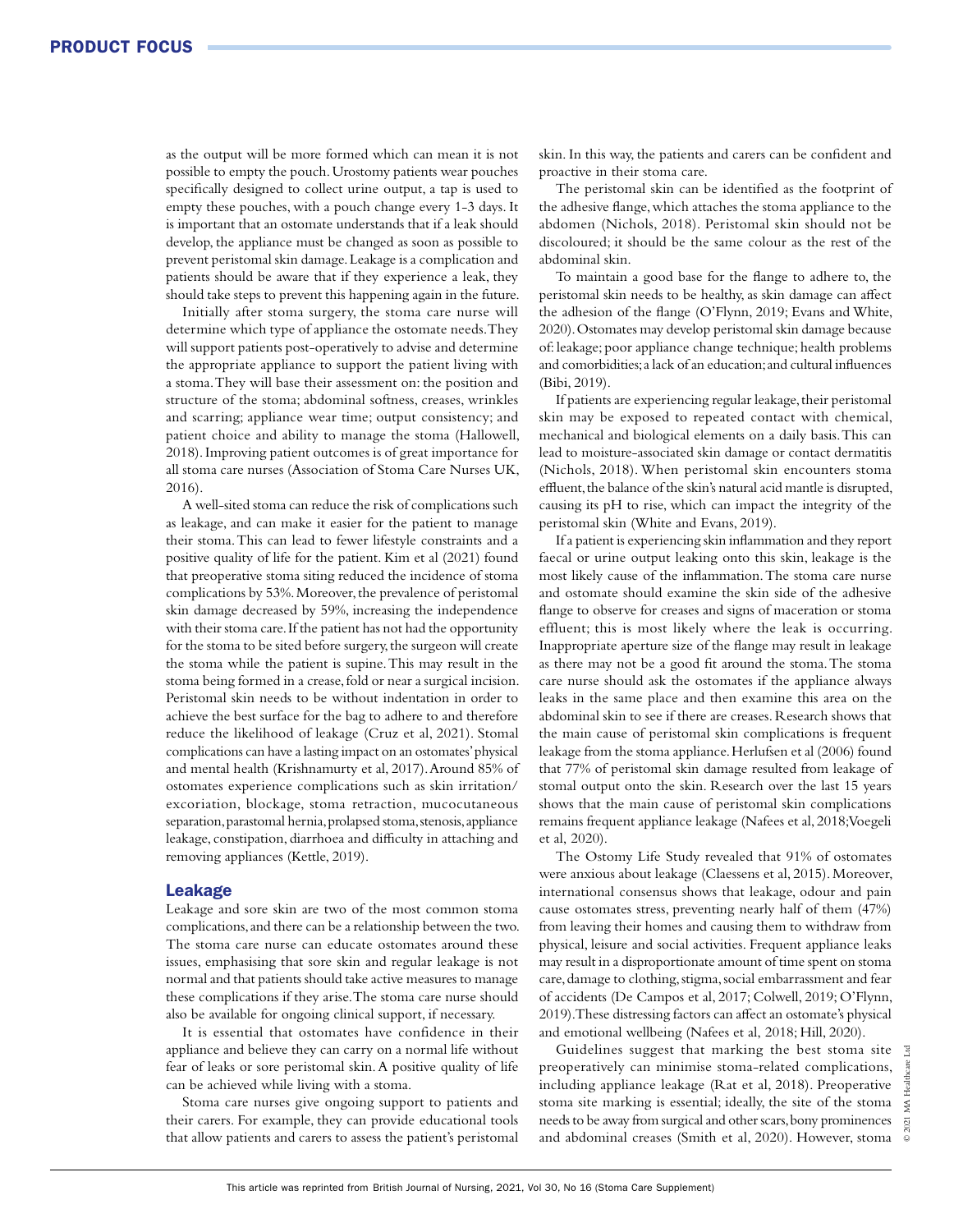siting may not be possible due to emergency surgery. When siting the stoma, the stoma care nurse must pay attention to clothing, the waistband and abdominal bends and creases, as siting the stoma in these areas may cause complications.

To determine the correct appliance for a patient initially after stoma surgery, the stoma care nurse must first make a thorough patient assessment. This must include stomal output, stoma location, stoma size, abdominal tone and creases.

The most important factor in stoma care is to ensure that the stoma appliance provides a secure, reliable seal. Historically, poorly fashioned stomas or abdominal creases were corrected with the use of rings, pastes, belts and medical adhesives (Hoeflok et al, 2017). Considering that the cost of stoma accessories worldwide in 2021 was  $\text{\textsterling}370$  million with a predicted increase to  $\text{\textsterling}719$ million by 2031 (Persistence Market Research, 2021), the role of stoma care nurses is crucial in avoiding inappropriate or excessive use of stoma appliances and accessories (Montesinos Gálvez et al, 2020). Advancements in stoma appliances can help patients manage their stoma and may reduce the risk of complications such as leakage, and the use of such products may help to reduce the use of additional stoma accessories.

# Advances in stoma products to provide security and reduce the risk of leaks

The majority of skin barriers use a hypoallergenic, hydrocolloid adhesive. Recent advances include adhesive flanges permeated with skin-friendly ingredients such as Manuka honey, aloe vera, ceramide and vitamin E (Sica, 2018). Developments in stoma technology result in appliances that are more secure and skin friendly, control moisture, can be worn for longer and are atraumatic on removal (Lager and Loxdale, 2021).

A stoma care nurse has clinical knowledge and experience, which enables them to identify issues that the ostomate is experiencing and be able to rectify it using their knowledge of solutions and new products. The Nursing and Midwifery Council (2018) *Code* states that nurses must 'always practise in line with the best available evidence and make sure that any information or advice given is evidence-based including information relating to using any health and care products or services'.

Stoma care, being a worldwide discipline, encompasses the latest bioengineering technology. Advances in stoma care means appliances can provide a secure and reliable seal, which can reduce the risk of complications such as leakage, whilst the inclusion of skin-friendly ingredients in the adhesive flange may help to reduce the risk of peristomal skin complications. These advances can improve patient outcomes, increase or maintain patient quality of life, and can reduce the cost of stoma care.

#### Aura Plus

The Aura Plus range has been designed with a unique plus shaped flange for even greater security, with the flange designed to conform around any body shapes which surround the stoma. Aura Plus is available in a choice of pouch colour, sand and black, with a clear pouch also available (*Figure 1*). The adhesive flange is the Hyperflex® hydrocolloid formulation which



Figure 1. CliniMed Aura Plus range

contains medical grade Manuka honey. Aura Plus is available in a range of pouch and flange sizes, so there are options to suit the individual needs of different stoma patients.

The unique plus shaped flange is specifically designed to reduce the risk of leaks. The cutaway areas which form the plus shape help the flange conform around the body, which increases security for the patient, especially when the patient is moving. The flange also reduces the risk of creases forming when the pouch is applied, which reduces the risk of leaks due to the decrease in potential leakage channels.

It has been reported that Manuka honey has antimicrobial properties, and it has been found to have antibacterial properties against a wide range of bacteria (Woodward, 2019). Manuka honey is widely used in wound care and research and evidence suggests that Manuka honey can promote skin healing (White, 2016). The addition of medical grade Manuka honey to a hydrocolloid stoma flange can help to promote healthy skin around the stoma. White and Evans (2019) found that 94% of patients reported an improvement in their peristomal skin condition within 7 days of changing to a stoma pouch containing Manuka honey, following the patient being observed to have a peristomal skin complication by a stoma care nurse from an independent centre. Martin-Skurr (2019) also found that using a flange which included Manuka honey promoted the healing of a peristomal pyoderma gangrenosum, a rare condition characterised by painful ulcerations which surround the stoma.

Aside from the focus on promoting security and healthy skin around the stoma, Aura Plus is available in a range of colours which provides added choice for patients, which may help to increase patient confidence when adapting to life with a stoma as patients can choose a pouch colour which suits them the most.

In the UK, 203 patients (58% male, 42% female) evaluated Aura Plus by comparing it to the stoma pouch with a flat flange that they were currently using. The inclusion criteria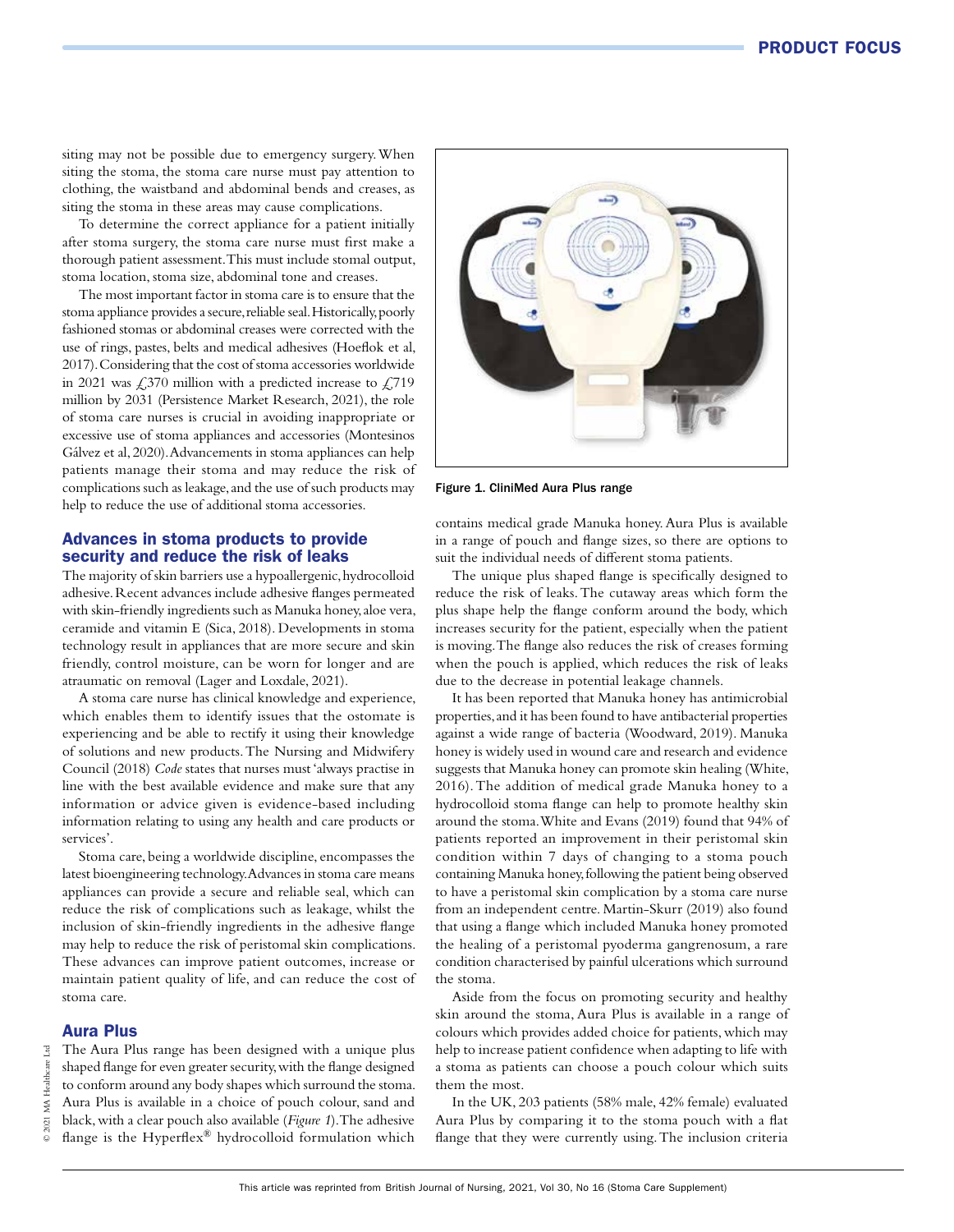were patients over the age of 18, who were using a flat stoma flange, and who did not have an allergy to honey. Patients evaluated Aura Plus by completing a comparative questionnaire.

Of the respondents, 79% found the flange was easier or the same to apply to the skin compared to the appliance they were currently using. Patients reported that the flange was easy to apply without any gaps or creases forming. Patients who have a parastomal hernia reported that the plus shape flange was easier to fit around the hernia.

**'Very easy to apply the flange—no gaps.'** *Mrs KT, Mid-Glamorgan*

# **'My stoma has turned into a hernia, and I found that the cut outs on the new pouch help fit around this.'**

#### *Mr NE*

87% of respondents reported that the Aura Plus flange was either more comfortable or the same level of comfort compared to the pouch they were currently using at the time. Patients reported that the flange fitted and moved well without pulling on the skin and that overall, the pouch was unobstrusive. Patients also reported that the pouch material was soft and comfortable, and that the water repellency was excellent which avoided any disruption for the user.

**'Really liked this pouch, particularly the way the flange fitted my tum—fewer wrinkles.'**

*Mrs CB*

**'My skin felt much more comfortable and not so itchy.'**

*Mrs AS, Buckinghamshire* 

**'Felt like it moved more with my movements and did not pull on the skin.'**

*Mrs BT, County Durham* 

**'Loved the softness and didn't crackle and laid nice under my clothes.'**

*Mrs LL, South Yorkshire* 

80% found that the Aura Plus flange was more secure or the same level of security compared to the pouch they were currently using at the time. Patients reported that the flange remained secure throughout the day, without any compromise to security when twisting and moving. Patients reported that the flange did not come away at the edge and that as it felt more secure for the user, the user didn't feel the need to keep checking the pouch as often.

# **'I was gardening and doing lots of twisting and still felt very secure.'**

*Mrs LJ, Worcestershire* 

#### **'It was very secure and lasted the night.'** *Mr SN, Lincolnshire*

70% of patients reported that they experienced no leakage

when using Aura Plus. Overall, the instances of patients experiencing leakage reduced following the use of Aura Plus (from 46% to 30%).

**'The cross of Aura Plus seems a lot more sensible than a complete adhesive circle or oval, as it leaves space for the skin to fold and wrinkle when exercising or sitting down or when bending to do housework, gardening etc.'** *Mrs MD*

#### **'Felt more secure, performed better, and didn't have any accidents.'**

#### *Mrs SM, Lancashire*

Overall, the feedback received highlighted how Aura Plus has helped stoma patients resolve some of the problems they have been facing with complications such as leakage, as well as helping patients feel more confident whilst going out to work, socialising with friends and family and even just leaving the house without a backup pouch due to the pouch feeling more secure for the user.

# Case studies

The benefits of the Aura Plus pouches are explored through two case studies of people who used the product.*\*All names have been changed*

#### Case study 1. Long-term ostomate

Mrs Smith\* is a 70-year-old ileostomate, whose stoma was formed when she was 18 years old for Crohn's disease. She has managed her stoma without issue for many years. She sourced her own stoma supplies so that even her GP was unaware that she had a stoma. Mrs Smith's ileostomy is 20mm, round with a small spout, her abdomen is flat with no creases; however, she has an occasional parastomal 'bulge', which was causing the edges of the flange to lift and for her bag to leak. This made Mrs Smith feel very self-conscious and caused her to order twice the amount of bags she had been allocated. Because of this, a review of Mrs Smith was requested. Mrs Smith claimed that frequent changes were required as her skin was stinging around the stoma and the edges were peeling up and she was experiencing some leaks. On examination, the stoma was found to be pink and healthy and her peristomal skin was intact, she also had a firm flat abdomen. Reassurance was given and no explanation for the stinging could be found.

Mrs Smith was admitted to hospital a few weeks later with severe abdominal pain. An abdominal ultrasound scan revealed that she had a large pelvic complex multiloculated cyst measuring 10x8x9 cm. She was discharged home and declined further treatment.

Since returning home, Mrs Smith had experienced a lot of pain, and her analgesia increased significantly over a few weeks. She continued to complain of pain and stinging around the stoma and found that the peristomal area was 'tender'. Mrs Smith continued to change her pouch several times each day as she reported that it was leaking and causing her pain and discomfort.

Over the next few weeks, Mrs Smith tried using different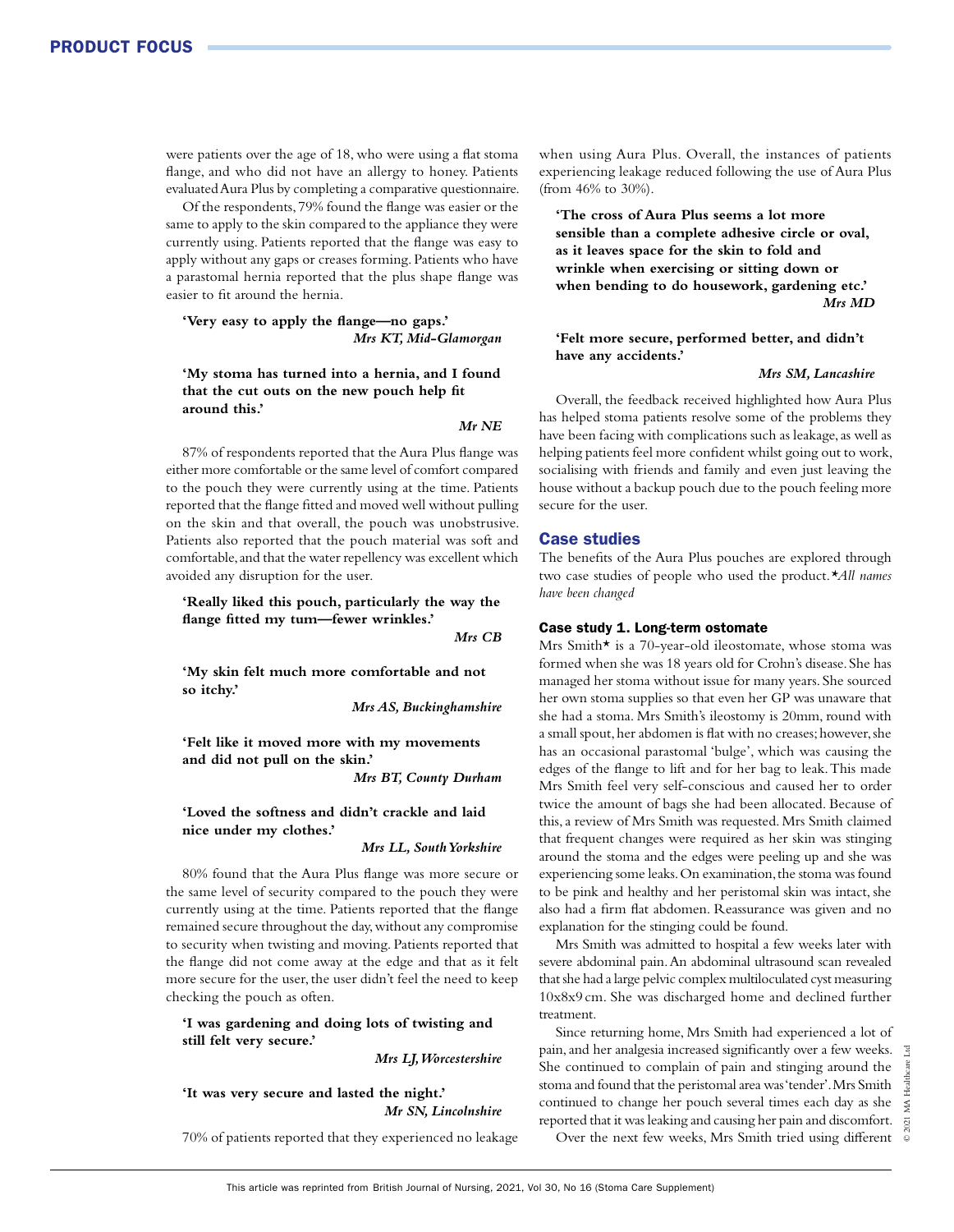pouches with no great improvement, so we decided to sample the new Aura Plus range. Mrs Smith's initial response was that the flange was soft and due to the unique plus shape, it fitted better on her abdomen and did not crease. She stated that it was easy to cut so did not aggravate her stoma. She felt that the softness of the flange helped with the pain and she did not feel the need to change the appliance during the day. Although she still has pain she feels more confident in the new Aura Plus appliance.

#### Case study 2. Parastomal hernia

Mrs Brown\* is an 85-year-old woman who had a colostomy formed in 2016 secondary to anal fissures. Mrs Brown developed a parastomal hernia, which was repaired in 2017. In 2019 Mrs Brown had a small bowel obstruction, which was stuck to a further parastomal hernia. Mrs Brown is of short stature with a large soft abdomen and a very large (the size of a rugby ball) and heavy parastomal hernia. The weight of the hernia causes her back pain and makes her unsteady when she walks. Unfortunately, she is unable to have a further parastomal hernia repair because of her comorbidities. It has been difficult to get a flange to fit securely around the hernia because the edges of the appliance lift when Mrs Brown moves. The lack of an effective seal has caused leakage and subsequent peristomal skin damage. Mrs Brown was suffering from a reduced quality of life due to anxiety and the fear of leakages led to a reduced confidence. She was admitted to the hospital early in 2021 with parastomal cellulitis and erythema around her stoma across her abdomen.

Mrs Brown tried many different appliances over the last few months to see if she could get an effective seal with secure edges that envelope around the hernia. We have used convex, concave and shaped flanges; however nothing has been 100% secure. I introduced Mrs Brown to the new Aura Plus range, initially she was quite anxious and felt that there was not enough flange to be secure. I reassured her that the unique plus shape had been designed to be more secure.

After a week she reported that the Aura Plus range did not come away at the edge and was easy to apply, and the flange's adhesive base is much easier to fit round her hernia and is more secure. This means her leakage problem has been solved and her quality of life has improved. She is now more confident to live life to the full. Her peristomal skin is intact and she now no longer needs flange extenders. Although she still has a large parastomal hernia she feels more confident that her skin will not become sore again.

#### **Conclusion**

Stomal complications can have a detrimental effect on ostomates both physically and psychologically. It is therefore of utmost importance to ensure the correct appliance for each individual.

Experienced stoma care nurses will understand that no two patients are the same, let alone two stomas. Stoma care nurses need to be aware of new products that might benefit their patients. The new Aura Plus range was evaluated on several ostomates in my care with good results. Patients experienced a reduction in leakage and sore peristomal skin. This led to the patients having an increase in confidence and wellbeing. **BJN**

#### *Declaration of interest: the publication of this article was supported by CliniMed Ltd*

- Ambe P, Kurz N, Nitschke C, Odeh S, Möslein G, Zirngibl H. Intestinal Ostomy: Classification, Indications, Ostomy Care and Complication Management. Dtsch Arztebl Int. 2018; 115: 182-7.
- Association of Stoma Care Nurses UK. ASCN stoma care. National clinical guidelines. 2016. https://tinyurl.com/9fzf4kv4 (accessed 2 August 2021) Bibi F. Meeting report: managing peristomal skin complications. Br J Nurs.
- 2019;28(5):S20–S23. https://doi.org/10.12968/bjon.2019.28.5.S20 Black P, Notter J. Psychological issues affecting patients living with a stoma. Br J Nurs. 2021;30(6):S20-S32. https://doi.org/10.12968/bjon.2021.30.6.S20
- Burch J, Boyles A, Maltby E et al. Keep it simple: peristomal skin health, quality of life and wellbeing. Br J Nurs. 2021;30(Sup6):5–24. https://doi.org/10.12968/ bjon.2021.30.Sup6.1
- Claessens I, Probert R, Tielemans C et al. The Ostomy Life Study: the everyday challenges faced by people living with a stoma in a snapshot. Gastrointestinal Nurs. 2015;13(5):18–25. https://doi.org/10.12968/gasn.2015.13.5.18
- Colwell JC, Bain KA, Hansen AS, Droste W, Vendelbo G, James-Reid S. International consensus results: development of practice guidelines for assessment of peristomal body and stoma profiles, patient engagement, and patient follow-up. J Wound Ostomy Continence Nurs. 2019;46(6):497–504.
- Cruz BB, López IJ, Soto AM et al. The effect of pre-operative stoma-site marking on peristomal skin health and quality of life. Gastrointestinal Nursing. 2021;19(Sup4a): S34-S41
- De Campos K, Benites Bot LH, Petroianu A, Argento Rebelo P, Alves Correia de Souza A, Panhoca I. The impact of colostomy on the patient's life. J Coloproctol. 2017;37(3):205–210. https://doi.org/10.1016/j.jcol.2017.03.004
- Evans M, White P. Selecting convexity to improve and maintain peristomal skin integrity. Br J Nurs. 2020;29(16):S8–S14. https://doi.org/10.12968/ bjon.2020.29.16.S8
- Hallowell R (ed). Lippincott nursing procedures. Philadelphia (PA): Wolters Kluwer; 2018
- Hill B. Stoma care: procedures, appliances and nursing considerations. Br J Nurs. 2020;29(22):S14–S19. https://doi.org/10.12968/bjon.2020.29.22.S14
- Hoeflok J, Salvadalena G, Pridham S, Droste W, McNichol L, Gray M. Use of convexity in ostomy care. J Wound Ostomy Continence Nurs. 2017;44(1):55– 62. https://doi.org/10.1097/WON.0000000000000291
- Herlufsen P, Olsen AG, Carlsen B. Study of peristomal skin disorders in patients with permanent stomas. Br J Nurs. 2006;15(16):854–862. https://doi. org/10.12968/bjon.2006.15.16.21848
- Kettle J. StoMap programme baseline report. East of England NHS Collaborative Procurement Hub; 2019. https://tinyurl.com/avudebwd (accessed 2 August 2021)
- Kim YM, Jang HJ, Lee YJ. The effectiveness of preoperative stoma site marking on patient outcomes: A systematic review and meta-analysis. Journal of Advanced Nursing. 2021. https://doi.org/10.1111/jan.14915
- Krishnamurty DM, Blatnik J, Mutch M. Stoma complications. Clin Colon Rectal Surg. 2017;30(3):193–200. https://doi.org/10.1055/ s-0037-1598160
- Lager P, Loxdale L. Use of breathable silicone technology in an ostomy appliance flange. Br J Nurs. 2021;30(Sup8):25–35. https://doi.org/10.12968/ bjon.2021.30.Sup8.25
- Martin-Skurr K. Pyoderma gangrenosum and the effects of Manuka honey. Journal of Stomal Therapy Australia. 2019;39(4):13–15
- Montesinos Gálvez AC, Jódar Sánchez F, Alcántara Moreno C et al. Value-based healthcare in ostomies. Int J Environ Res Public Health. 2020;17(16):5879. https://doi.org/10.3390/ijerph17165879
- Nafees B, Størling ZM, Hindsberger C, Lloyd A. The ostomy leak impact tool: development and validation of a new patient-reported tool to measure the burden of leakage in ostomy device users. Health Qual Life Outcomes. 2018;16(1):231. https://doi.org/10.1186/s12955-018-1054-0
- Nichols T. Health utility, social interactivity, and peristomal skin status: a crosssectional study. J Wound Ostomy Continence Nurs. 2018;45(5):438–443. https://doi.org/10.1097/WON.0000000000000457
- Nursing and Midwifery Council. The code: professional standards of practice and behaviour for nurses and midwives. 2018. www.nmc.org.uk/code (accessed 2 August 2021)
- O'Flynn SK. Peristomal skin damage: assessment, prevention and treatment. Br J Nurs. 2019;28(5):S6–S12. https://doi.org/10.12968/bjon.2019.28.5.S6
- Persistence Market Research. Global Market Study on Ostomy Care Accessories: High Demand Witnessed for Skin Protection and Skin Barriers. 2021. https:// www.persistencemarketresearch.com/market-research/ostomy-careaccessories-market.asp (accessed 3 August 2021)
- Rat P, Robert N, Fernandes I, Edmond D, Mauvais F. Evaluation of a one-piece soft convex ostomy appliance: a prospective, multicentre, open-label pilot study. Br J Nurs. 2018; 27(16):S20-S28. https://doi-org.rcn.idm.oclc.org/10.12968/ bjon.2018.27.16.S20
- Sica J. Helping ostomates choose the right appliance for their stoma.